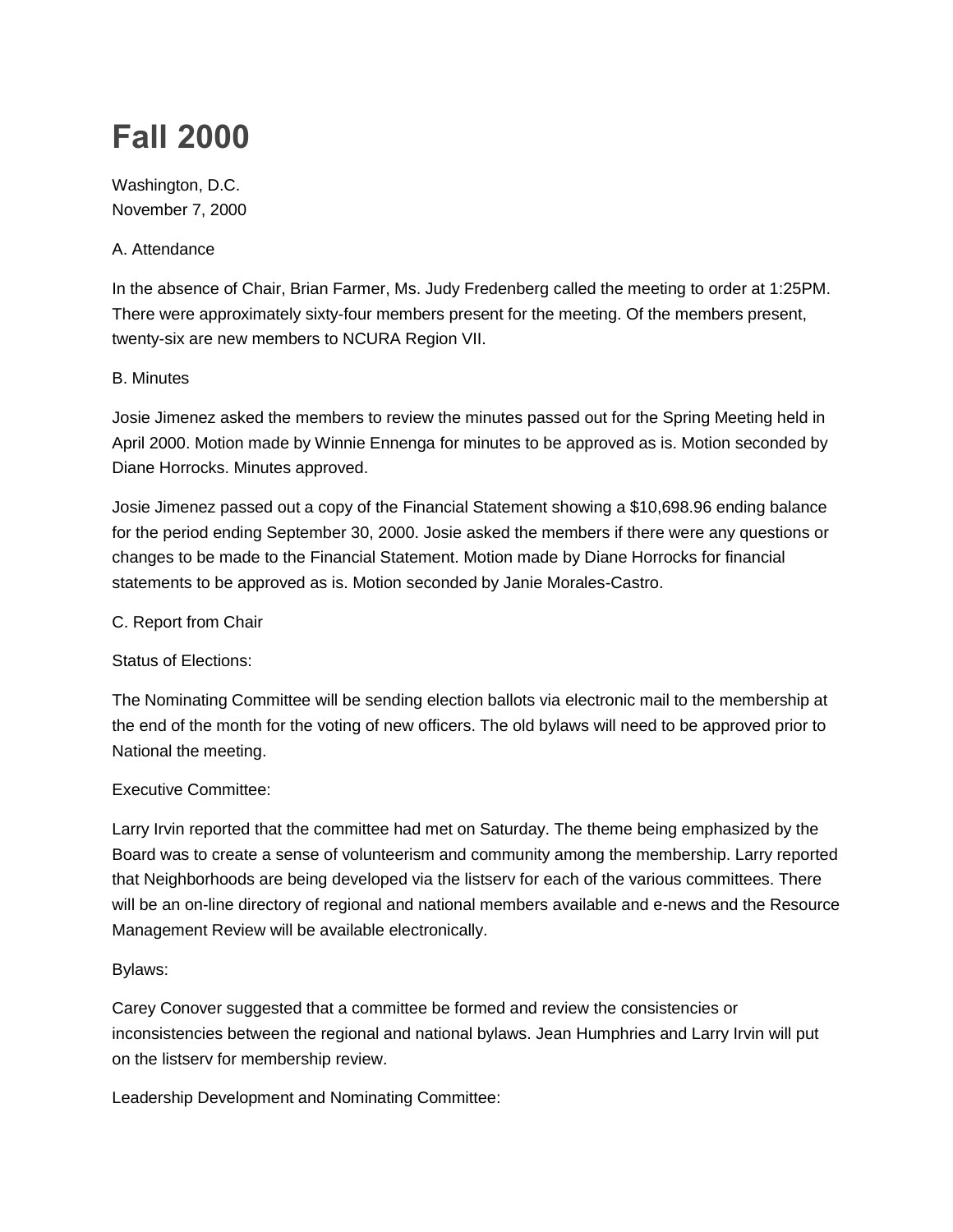Judy Fredenberg reported the committee's emphasis was on the promotion of leadership with the focus on enhancement at the regional and national level. Developing leadership could be accomplished through mentoring of veteran members with new members and increased volunteering of the entire membership. Judy noted that volunteering is a very satisfying experience and allows members to network with other members and increases the knowledge of resources available through NCURA. Members were encouraged to self nominate themselves for committees or activities which they were interested in.

Judy Fredenberg mentioned that there would be a session this afternoon via the Leadership track which would address faculty development, leadership development, developing skills on presiding, how to lead a conference and ethics audits.

#### National Program Committee:

Jean Humphries is the regional representative to the National Program Committee through next year and is the Deputy Chair for organizing workshops at the national level. Jean emphasized to the membership the importance of returning the evaluation forms provided in their packets so feedback could be obtained regarding the entire meeting. Jean mentioned that the workshops being held on Wednesday are intended for further professional development and do not focus on research administration. Workshops are intended to assist the individual and not directed at the profession of research administration. Jean encouraged members to volunteer as speakers or moderators, assist with workshops coordination and with the program committee at the regional and national level. Jean reported that there would not be a debriefing this year at the meeting. She informed the membership of her e-mail in case they had any questions.

#### COMS:

Carol Quintana, Janie Morales-Castro, and Vincent "Bo" Bogdanski are the regions members on the COMS committee. Bo encouraged all members to complete their membership profile while at the meeting. He mentioned that computers have been set up to allow members to update while they are here. Bo also emphasized the importance of completing the profile so the members can access them as a resource. The network neighborhood will give you a list of members who are experts in a particular area. The network neighborhoods also keep records to show programs and activities you have volunteered for. Carol and Bo will be contacting members who have not completed their profile. Membership profile input has been made very user friendly.

The NCURA gear store will be placed under the COMS committee and will be expanding the merchandise available to the membership such as shirts, folders, mugs, etc. NCURA merchandise is a way to show your affiliation to the organization and promotes professional development of NCURA. Bo is a member of the subcommittee for COMS.

Strategic Planning: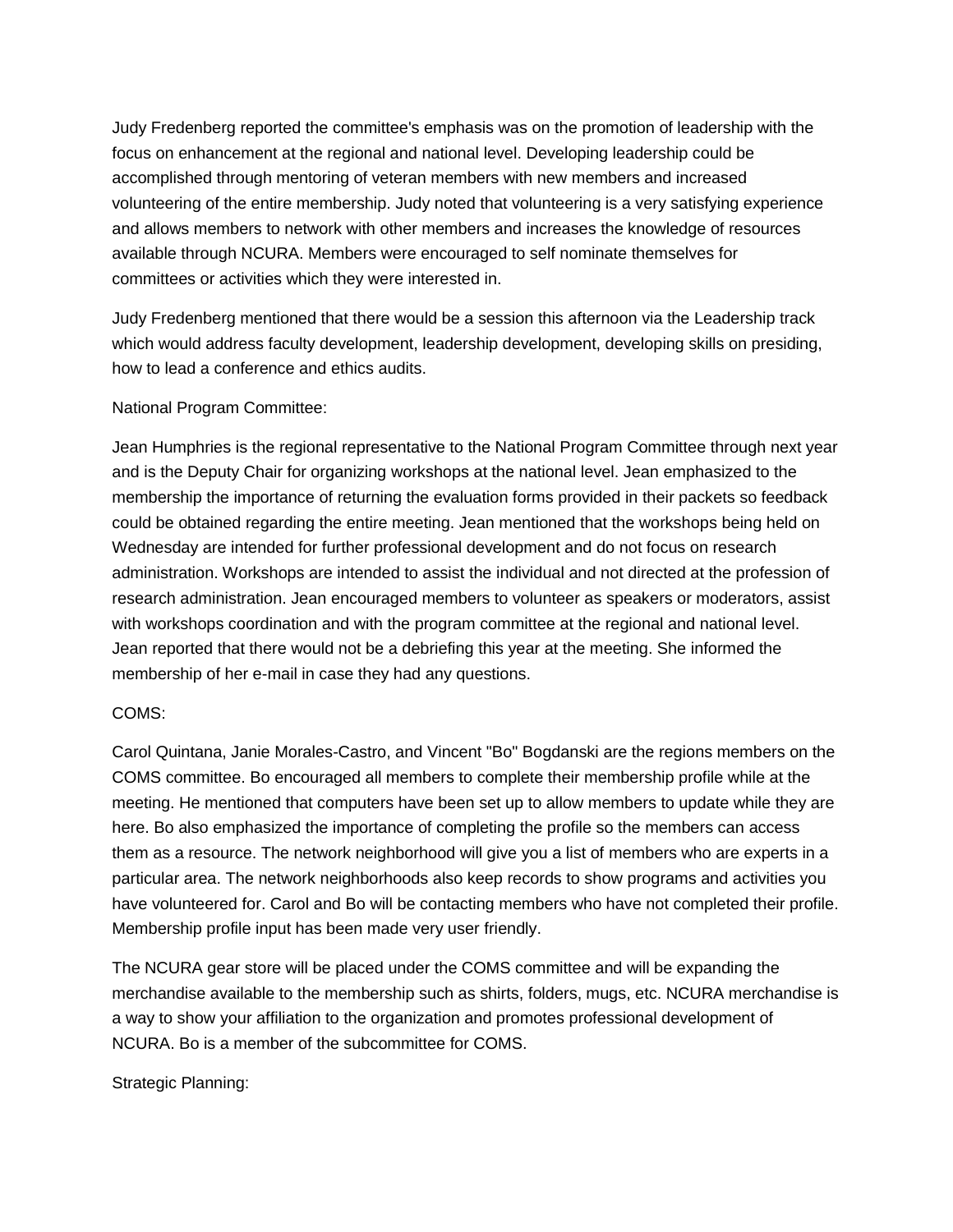The strategic plan is based on volunteerism of members within the organization. Members need to consider ways of promoting themselves and the organization. This can be done through the Resource Management Review and newsblasts. A concern of newsblasts is that too many may be sent out too frequently and members will not look at information being sent.

Jean Humphries mentioned that she extracts information from the web to complete the program at the national level and is what becomes part of the program.

#### Regional Meetings:

Judy Fredenberg reported that the Joint Region VI/VII Regional meeting would be held in Santa Fe, New Mexico. Meeting dates are scheduled for April 16-18, 2001. Judy noted that April 15, 2001 is Easter Sunday and the program is being adjusted to accommodate for the holiday. Judy will be checking with the hotel to see how flexible the contract is due to holiday.

Program has been prepared to allow for travel time on April 16 with three workshops being offered that afternoon.

Region VI is in charge of the program this year. Region VII is in charge of facilities.

Other:

Bob Kiloran expressed the need for articles to be written by the members to be included in the Resource Management Review. Contact Bob if you are interested in writing an article.

Judy noted that Steve Smart is rotating off the Fundamentals Workshop panel for the pre-award side.

# Regional Business:

Bo needs for new members to critique new member activities and their impression of the services provided. Bo noted that no type of new member distinction via a ribbon or otherwise was utilized this year. Judy asked for Jean to inquire as to who new members were in the Region.

Judy reminded the new members that the hospitality suite is a good way to network. She mentioned that this was one of the activities that has kept her active in the organization and encouraged everyone to participate in the various activities offered. Judy mentioned that this is an excellent way to establish contacts to share similar successes and failures within the processes of research administration.

Bo reminded the members that ten \$25.00 gift certificates for NCURA gear would be given to winners of the various competitions to be held at the dinner tonight.

Website address for the region is: [www.unm.edu/~ncuravii](http://ncuraregionvii.unm.edu/)